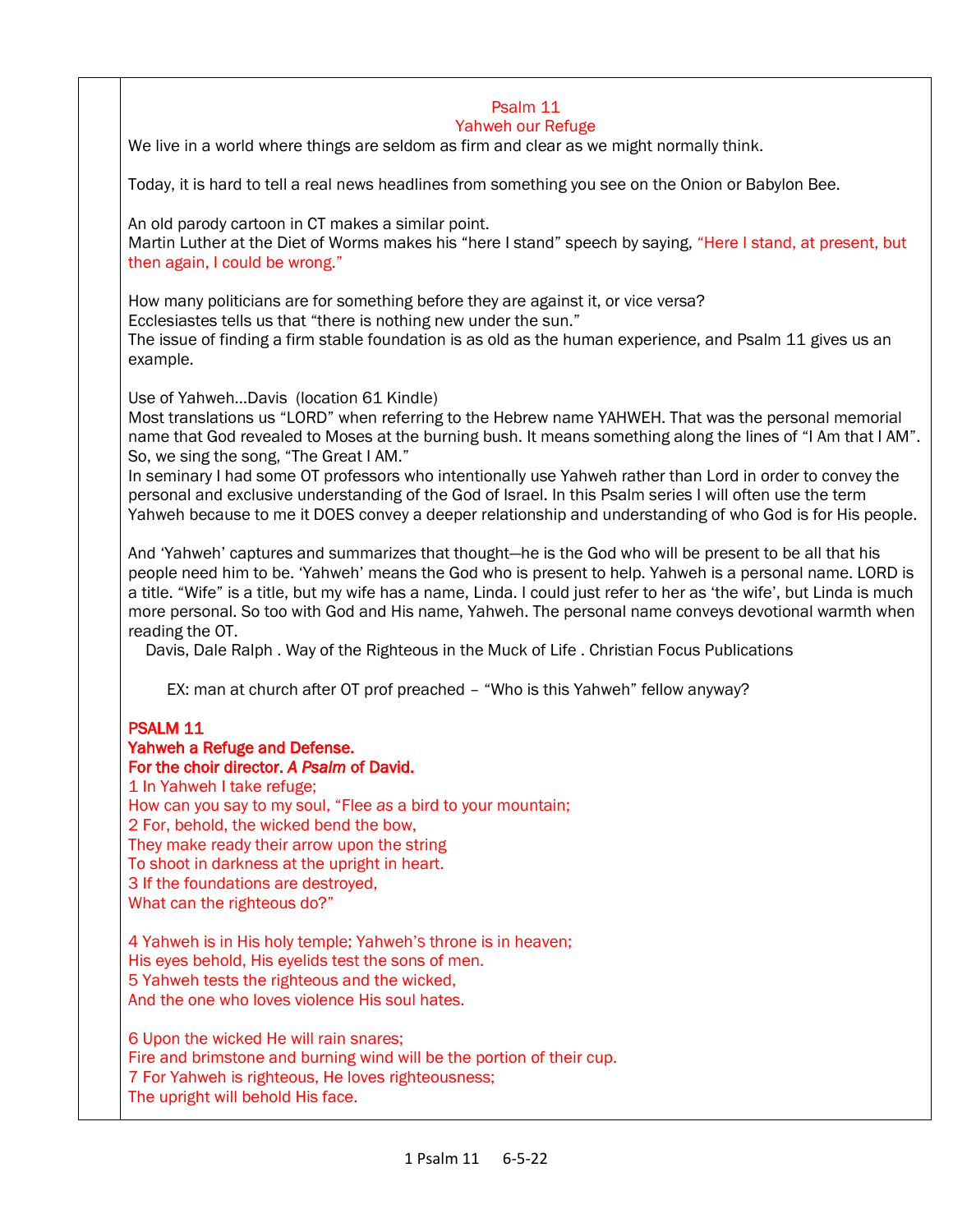### DAVID'S CHALLENGE He sees the need for a refuge

David follows the advice of faith in the time of challenge – "In Yahweh I take refuge."

This is where David plants the flag of his soul – in Yahweh.

This is why it is helpful to use the personal Name of God, not just the generic terms "God".

In our culture, as in David's, you can hear a good bit of 'God' talk. Much of it is a non-specific form of spiritual or religious talk.

When someone invokes the word or reference to 'God', it is important to know what this 'God' is like. David brings clarity as he takes refuge in YAHWEH. That name narrows the field to the ONE God of Israel.

\*\*Caveat – not at all times. David is a notorious sinner like the rest of us.

v.1b – 3 Depending on your translation, the quote may just be v 1 or it may go through v 3. That is what the NASB and ESV do.

Someone or some group close to David are advising him to "get out of Dodge" and find a safe haven somewhere. This is friendly advice, not advice from an enemy. It takes discernment from God to know when friendly advice may not be the best advice. It's not always clear that friendly advice is the best advice. So, Proverbs tells us that there is wisdom in a multitude of counselors – 15:22.

Sadly, those near us may tell us what they think we want to hear rather than telling us what we need to hear. Prov 27:5-6 Open rebuke is better than secret love.

6 Faithful are the wounds of a friend, but the kisses of an enemy are deceitful.

v. 2 He see the wicked intent on doing random evil – shooting in the dark

DAVID'S QUESTION v. 3 (question posed to David) 3 If the foundations are destroyed, What can the righteous do?"

And it is our question as well.

What does it mean? In this context it would indicate that the normal protections and securities for God's people has disappeared. – Ralph Davis

In other words, it is a time when it seems as if everything is falling apart and society is coming apart at the seams.

HAVE YOU EVER FELT THAT WAY??? (Romans 1)

Honestly, that could refer to any period of human history. Perhaps the most over used word today is "unprecedented". Friends, crime, chaos, injustice, war, moral confusion and disillusionment are NOT unprecedented. They have always been around.

What is unprecedented is peace, shalom, justice, love for God, and righteousness.

### James Boice circa 1990

"More than fifty years ago the great Bible teacher Arno C. Gaebelein called this 'the burning question of our day.' But if that was so in 1939, when his study was copyrighted, it is a thousand times more true today. What shall we do when the laws are not upheld, when morality is undermined and evil sweeps unchecked? What shall we do when the Bible is undermined and its teachings disregardedwhen even churchmen seem to support the rising tide of secularism?"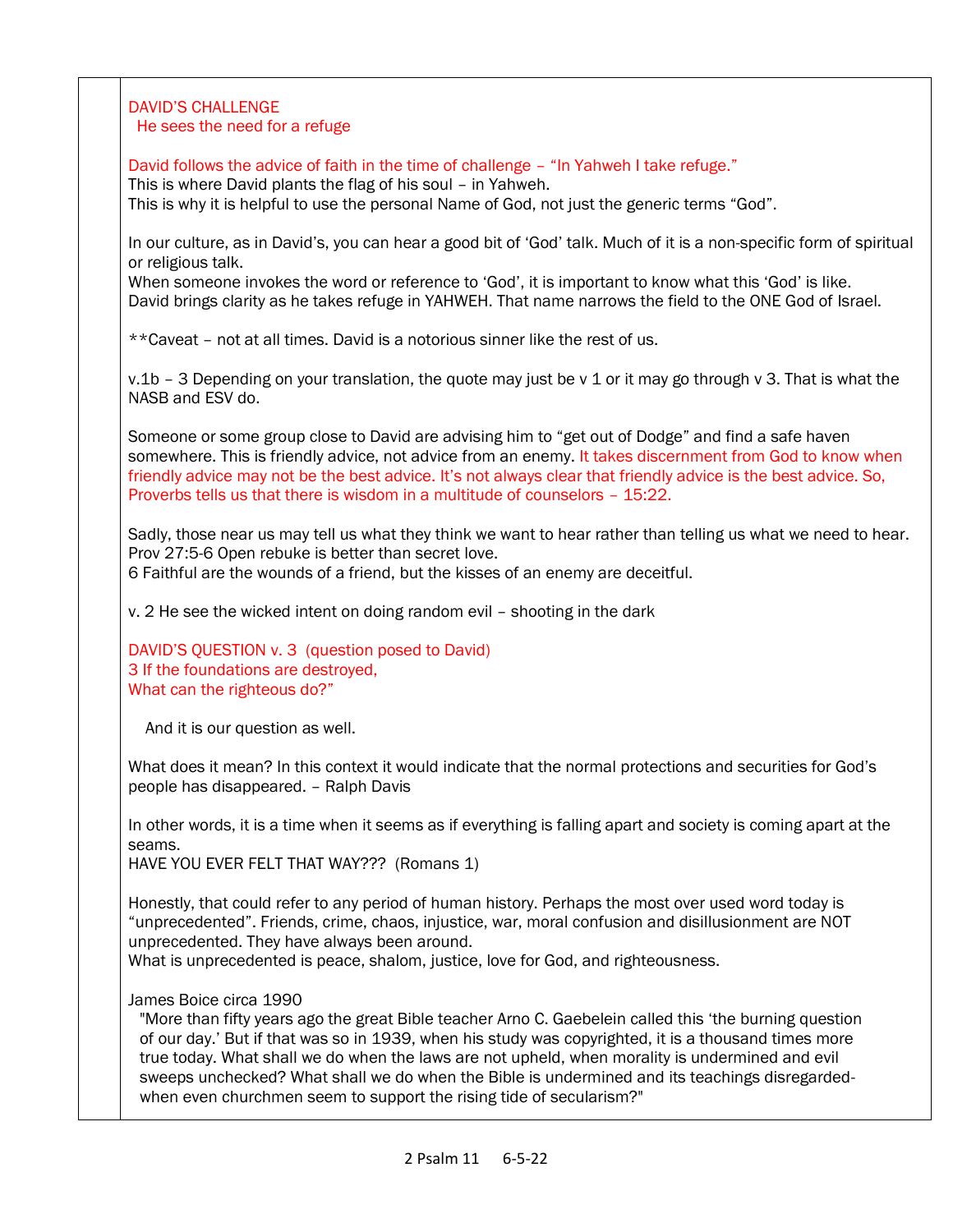"Ours is a generation adrift on the high seas of technological innovation but bereft of rudder or compass. The religious norms, the moral beliefs, the cultural expectations that once provided some sense of order and propriety in society have all but disappeared." David Wells

 EX: martyrmade podcast – Human Forever pt 3 Today we see a new religion under the pretext of secular liberalism – a Gnostic cyborg theocracy

[https://www.reasonablefaithhonolulu.org/2022/01/transhumanism-is-satanism-with-a-brain-chip-by-joe](https://www.reasonablefaithhonolulu.org/2022/01/transhumanism-is-satanism-with-a-brain-chip-by-joe-allen/)[allen/](https://www.reasonablefaithhonolulu.org/2022/01/transhumanism-is-satanism-with-a-brain-chip-by-joe-allen/)

I could spend hours on just low-hanging fruit of this category but I won't. You can read the news for daily evidence of the crumbling foundations. The seeds of the crumbling were sown in the Garden of Eden and new seeds are planted and cultivated with each generation.

It may take a while for the foundations to be weakened but once they are the collapse comes fast.

 EX: Wooden deck infested with termites. It may not seem obvious at first; it may be overlooked. But at a certain point, the deck will crumble. The speed and danger of the collapse depends on how much weight is put on the foundations.

We can go back 60 years to the 1960's and see how seeds were being sown.

 EX: Stewart Brand – In 1968, as the opening of his Whole Earth Catalog, he wrote "We are as gods and might as well get good at it."

That begs the question, "Since 1968, have we gotten good at being gods?"

The choice before us is which path will we choose when it comes to belief about God:

 #1 No God at all. In that case we don't have to worry about being "good" at anything because in a cosmic accident there is neither good or bad.

#2 We are as gods and we might as well get good at it. Nothing personal, but no one in this room is capable of being God. Nor is anyone alive or has ever lived…EXCEPT ONE MAN

#3 There is a God who is outside of us. The different world's religions offer various choices, but the one that stands the test of history and ASKS to be investigated is historic orthodox biblical faith.

The Biblical account flips Stewart Brands remark around as the Triune God said, "We shall become as man, and we will be perfect at it."

The solid unshakeable foundation we need is in the God who revealed Himself through Jesus Christ. FRIENDS, We need a foundation that is firm………………….YAHWEH

Psalm 146 1 Praise Yahweh! Praise Yahweh, O my soul! 2 While I live, I will praise Yahweh; I will sing praises unto my God while I have my life. 3 Do not put your trust in princes, nor in a son of man, in whom there is no help. 4 His breath leaves him, and he returns to the earth; on that very day his plans perish. 5 Blessed is he who has the God of Jacob for his help, whose hope is in Yahweh his God, 6 who made heaven, and earth,

It is all too easy to build a foundation on our own agenda and skill set. Or we build on the approval that we get from others. Some build on the detachment they maintain from others. Our love for or from friends may create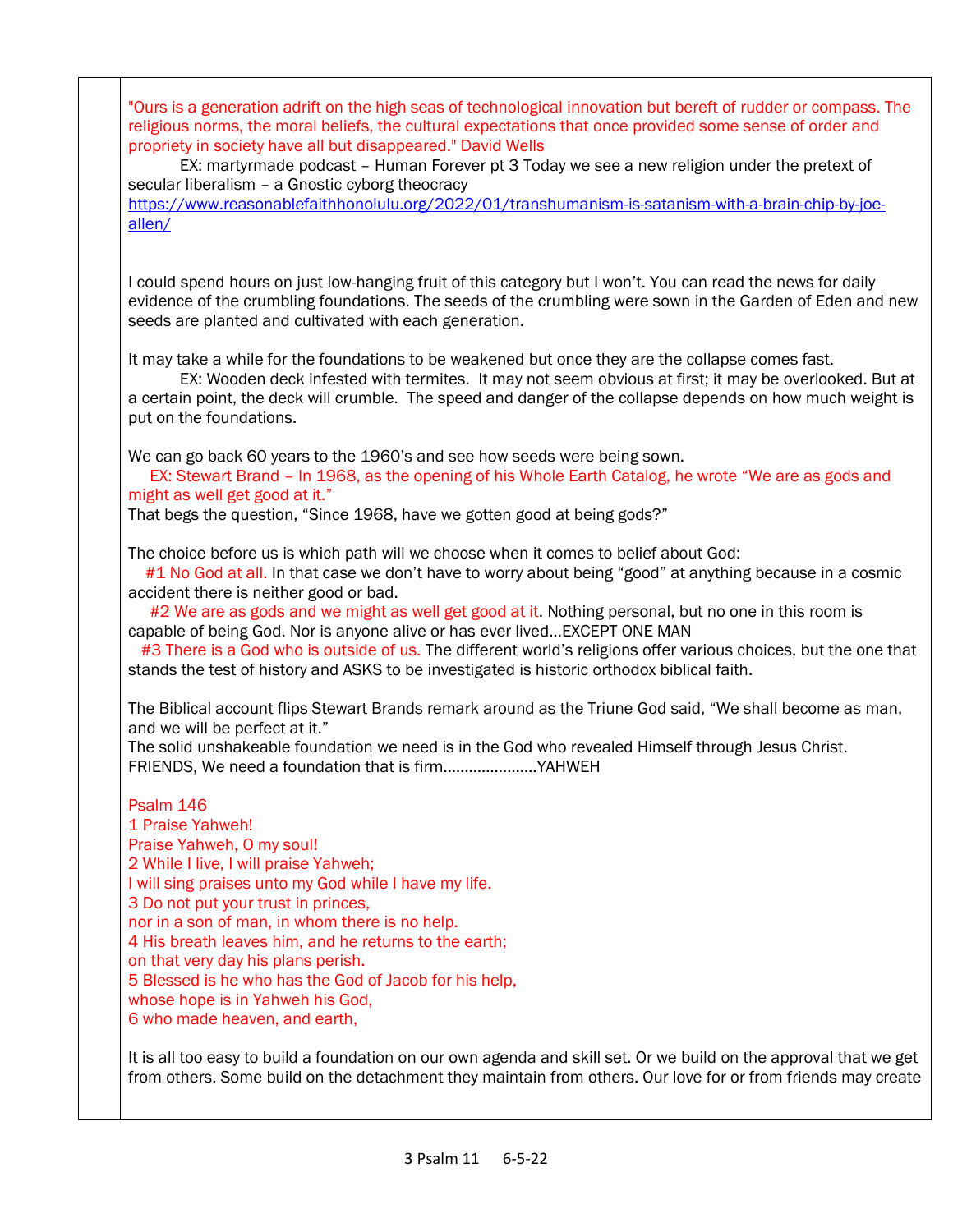subtle temptations in our lives. If our foundation is built on anything or ANYONE but God, we risk seeing the foundations crumble.

Davis – One subtle assumption in the "friends advice" is that safety is the top priority. Security has its proper place, but it can become an idol when we avoid the risk involved in doing what is right in order to be "safe." "The first line of this psalm says that in Yahweh I am as safe as I ought to be" – Ralph Davis

### DAVID'S CONFIDENCE v. 4-

Our confidence comes when we get our eyes on Yahweh rather than focusing on the perceived threat v 2-3. Compare that with v. 4.

The response of faith begins with a vision of God on the throne in His temple. We've been given a glimpse of this in several passages of Revelation, and when we go back to that book in the fall, we'll get a closer look at the new heavens and new earth.

For now, we like David are called to live in confident faith in Yahweh who is on the throne.

Yahweh may be distant, but he's not aloof. His eyes gaze and He tests the sons of men. God is not passive or indifferent; He is engaged. He reigns from the throne. Remember Rev 4 where John refers to the throne of God 12 times. He wants us to root our hearts in our heavenly refuge so that we'll stand firm in the chaos to come.

This Psalm shows us that we need discernment to filter out the voices of fear and doubt so that we can see Yahweh on His throne. While this heavenly vision won't automatically change our circumstances, it can give us the spiritual strength to hold fast when the foundations seem to be falling apart.

EX: Eph 1:17 I pray...that the God of our Lord Jesus Christ, the Father of glory, may give to you a spirit of wisdom and of revelation in the knowledge of Him. 18 I pray that the eyes of your heart may be enlightened, so that you will know what is the hope of His calling, what are the riches of the glory of His inheritance in the saints, 19 and what is the surpassing greatness of His power toward us who believe.

Paul, who knew his share of trials and suffering, is NOT praying for a quick easy fix. He is praying for an inner spirit of the knowledge of God, eyes that see, a hope our calling and inheritance, and the surpassing greatness of God's power toward those who believe.

Those may be hard to quantify, but they are real when we experience them. What we really need when our foundations are shaken is a clear view of God and a sense of His face being upon us.

# DAVID'S PROCLAMATION – v. 5-6

From His heavenly throne Yahweh examines mankind and tests the righteous. He also knows and see the violent men and those who love violence. This is a sobering verse. It is also a comforting verse. It resonates with our own souls.

 EX: we think of those who engage in senseless oppressive violence and we can actually take comfort in knowing that God also hates it. What is even more sobering and shocking is that God's soul hates those who love violence.

How do we square this with what is a common refrain in church circles – "God hates the sin but loves the sinner?"

That is a sort of theological idea that runs into trouble when examined in light of all of scripture. The God of the Bible is not a neutered cosmic force. He has a personal nature and character. As we see, he loves righteousness, and he hates violence and wickedness and those who love them.

Scripture as a whole is not apologetic for divine actions against the wicked. Don Carson offers this response to our concerns…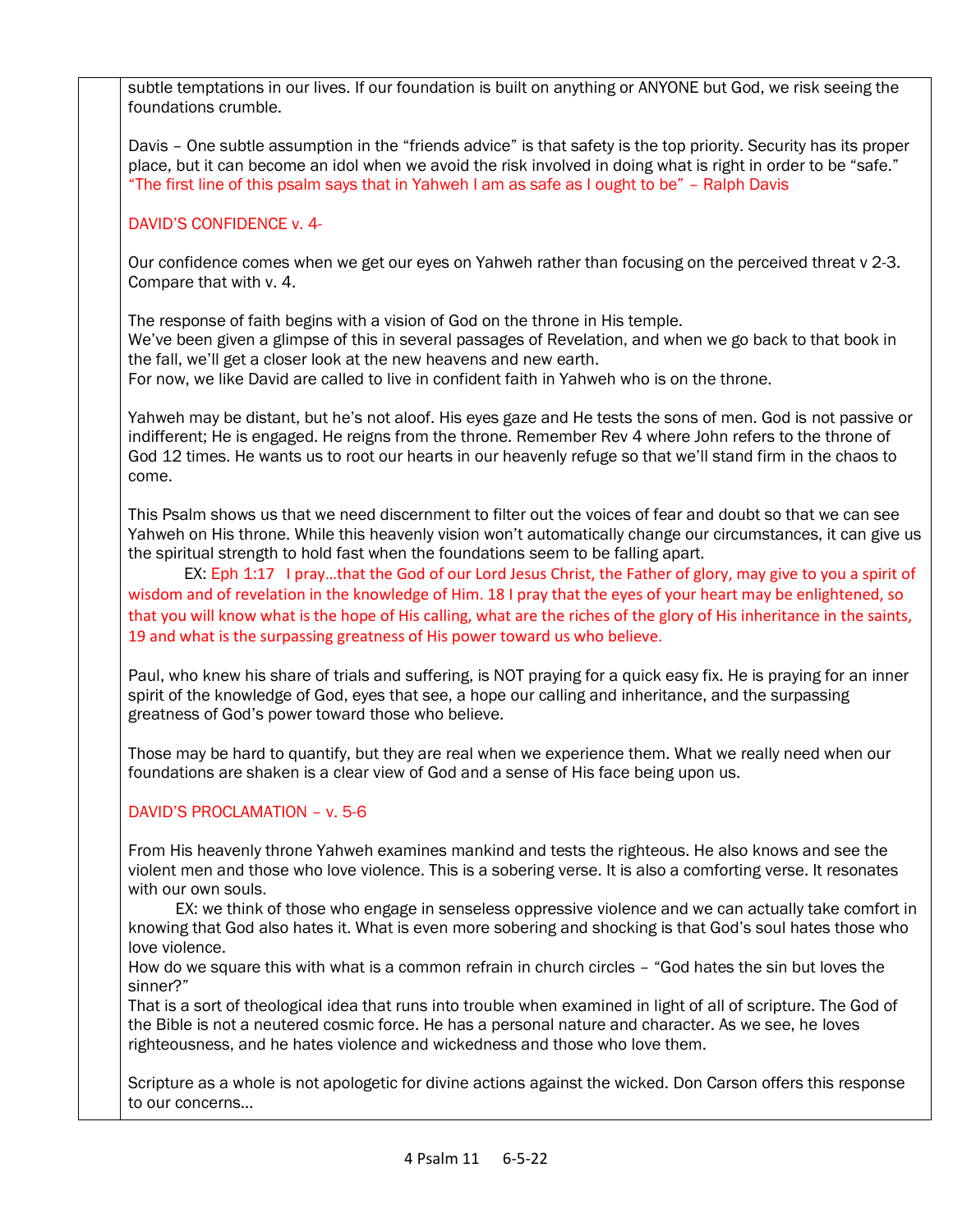"How, then, should the love of God and the wrath of God be understood to relate to each other? One evangelical cliché has it that God hates the sin but loves the sinner. There is a small element of truth in these words: God has nothing but hate for sin, but it would be wrong to conclude that God has nothing but hate for the sinner. A difference must be maintained between God's view of sin and his view of the sinner. Nevertheless, the cliché (God hates the sin but loves the sinner) is false on the face of it and should be abandoned. Fourteen times in the first fifty psalms alone, we are told that God hates the sinner, his wrath is on the liar, and so forth. In the Bible, the wrath of God rests both on the sin (Rom. 1:18) and on the sinner (John 3:36)...

Normally we do not think that a wrathful person is loving. But this is not the way it is with God. God's wrath is not an implacable, blind rage…. God in his perfections must be wrathful against his rebel image-bearers, for they have offended him; God in his perfections must be loving toward his rebel image-bearers, for He is that kind of God." D.A. Carson

<https://kayhoe.wordpress.com/category/d-a-carson/>

# DAVID'S HOPE V. 7

God's righteous character explains, and is the basis for, His just judgements.

His character is our only basis for hope, both now and for eternity. God's justice is our only solid comfort and hope if we want to be delivered from wickedness and death.

It was God's justice that was satisfied by the perfect obedience of Christ.

Yes, God hates sin and loves righteousness. For those in Christ His wrath on sin was poured out on Christ so that we might see the smile of God.

This is the fulfillment of the height of OT BLESSEDNESS – Numbers 24The LORD bless you, and keep you; 25The LORD make His face shine on you, And be gracious to you; 26The LORD lift up His countenance on you, And give you peace.'

This is the Beatific Vision

Derek Kidner on Ps 11

"If the first line of the psalm showed where the believer's safety lies, the last line shows where his heart should be. God as 'refuge' may be sought from motives that are too self-regarding; but to behold his face is a goal in which only love has any interest.

This is our position as believers – We wait to see Him face to face, but for now we love Him though we have not seen Him – 1 Pet 1:8

Years ago, there was a story in the Presbyterian Journal about William Dyke, a Britisher, who was blinded in the earlier years of his life by an accident. Though handicapped, he threw himself into things, studied hard, and made an enviable academic record. He also courted a lovely girl, who, in spite of his disability, consented to unite her life with his.

Sometime before the wedding date, Dyke's case came to the attention of a skillful surgeon who suggested that there might be something that could be done for Dyke to recover his sight. He put himself into the hands of the surgeon, the surgery was performed, and on the very day of the wedding the bandages were removed. The surgery had been successful—he could see once more! Hence it happened that he saw his bride for the first time when they met at the front of the church sanctuary—what a moment of joy!

In one sense, it was simply the proper fulfillment of all that had gone before.